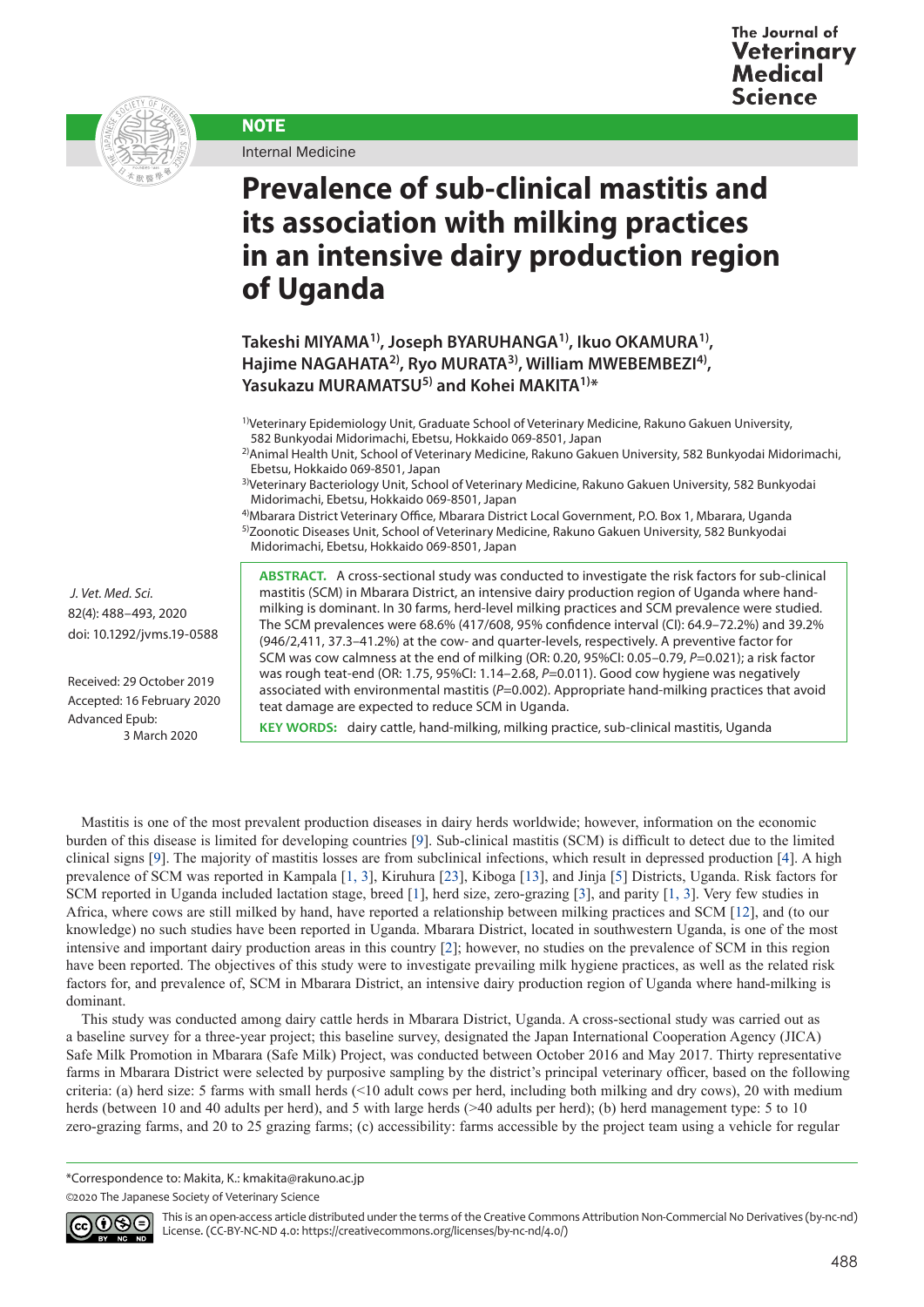visits; (d) distribution of farms: 2 to 5 farms per sub-county and 5 to 6 farms per milk collection center, to facilitate diffusion of techniques; and (e) commitment to continue participation in the Safe Milk Project. According to the District Veterinary Office in Mbarara, the current total cattle population and the number of dairy farms in Mbarara District are estimated to be 185,680 and 10,200, respectively (personal communication). All milking cows present in the farms at the visits were included in the study, with the exception of the largest farm, where only the first 50 cows in the milking order were evaluated.

Teat-end scoring was conducted. Teat-ends were scored according to the method described by Hulsen [\[11](#page-5-9)] using a scale of 1–4: 1, no observable callus ring; 2, a smooth callus ring around the teat orifice; 3, a rough callus ring; 4 a very rough callus ring. The highest quarter-level teat-end score within a cow was defined as the cow-level score.

The California Mastitis Test (CMT) was performed to detect mastitis just after the teat-end scoring. The results were classified as negative, trace, or score 1, 2, or 3, depending on the amount of gel formed [[21](#page-5-10)]. A quarter was defined as CMT positive if it had a score 1 or above, and a cow was defined as CMT positive if it had at least one CMT-positive quarter. CMT-positive cows/quarters with and without clinical signs of inflammation were defined as clinical and SCM, respectively. Quarter milk samples with CMT scores 2 or higher were collected for microbiological tests.

A herd-level checklist was used to evaluate the milking practice and the level of hygiene. The contents of the checklist included cow hygiene, cow comfort (if the cows showed stepping, kicking, or restive behavior), and the other parameters as shown in Table 1. A hand-milking technique, holding a teat in the palm and removing the milk by squeezing the teat with all five fingers [[6, 12](#page-5-11)] was assumed appropriate. Cow hygiene was classified into two levels, good or not, by referring to a udder hygiene score chart [[22](#page-5-12)]. The original hygiene score [\[22](#page-5-12)] had four levels (score 1 to 4), but the score was simplified as good (corresponding to score 1 in the original rating system) and not good (score >1 in the original rating system). The milking cows' comfort was checked at three different times (before, beginning of, and end of milking) to understand cows' behaviors when the animals were close to workers (an indicator of stress from humans [\[11](#page-5-9)]), when their teats were touched by workers (an indicator of a pre-existing teat or udder problem), and when the milk flow was low (an indicator of over-milking [[18\]](#page-5-13)).

The farm-level information collected included herd size and conduct of grazing, and the cow-level information, breed, age, and parity.

The microbiological testing of milk samples followed the conventional biochemical tests recommended by the National Mastitis Council of the United States of America [[16](#page-5-14)]. Immediately upon collection, milk samples were stored in an ice-cooler box with cold packs, then transferred to the laboratory at Mbarara District Veterinary Office and kept at 4°C in a refrigerator. Within 24 hr after collection, a  $10-\mu l$  aliquot of each sample was inoculated to a 5% sheep blood agar plate using an inoculating loop; the plates were then incubated aerobically at 37°C for 24 to 48 hr. The diagnostic tests were performed according to the method mentioned above [\[16\]](#page-5-14). Milk samples that yielded more than two different microbial species on a plate were considered contaminated, unless *Staphylococcus aureus* was present, in which case *S. aureus* was defined as the dominant pathogen.

Descriptive statistical analyses were performed for all of the collected data. For numeric variables, the mean, median, and range were calculated; for categorical variables, the response counts and proportions were calculated. The overall prevalences of SCM were calculated at the cow- and quarter-levels. Pathogens that are known to cause mastitis, that tend to live on the cow's udder and teat skin, and that are transferred cow/teat to cow/teat during milking were defined as contagious [[4](#page-5-1)]; the microbes isolated by plating were classified into two groups of pathogens: contagious or environmental. The proportion of contagious mastitis out of total mastitis cases from which microbes were isolated was calculated.

| Variables                                                                                                                                                                                                                                                                                 | Number of farms | Percentage |
|-------------------------------------------------------------------------------------------------------------------------------------------------------------------------------------------------------------------------------------------------------------------------------------------|-----------------|------------|
| Mastitic cows are milked last (NA=1)                                                                                                                                                                                                                                                      |                 | 3.6        |
| Milkers' hands                                                                                                                                                                                                                                                                            |                 |            |
| Wearing gloves                                                                                                                                                                                                                                                                            | $\Omega$        | $\theta$   |
| Hands are disinfected                                                                                                                                                                                                                                                                     |                 | 17.2       |
| Presence of buckets to rinse and disinfect hands                                                                                                                                                                                                                                          | 6               | 20.7       |
| Hands are dry before touching teats $(NA=1)$                                                                                                                                                                                                                                              | 2               | 7.1        |
| Forestrip 4–5 times                                                                                                                                                                                                                                                                       | 4               | 13.8       |
| Calf suckling before milking                                                                                                                                                                                                                                                              | 18              | 62.1       |
| Try to detect abnormal milk                                                                                                                                                                                                                                                               | 3               | 10.3       |
| Apply proper hand-milking technique                                                                                                                                                                                                                                                       | 5               | 17.2       |
| Apply pre-dipping                                                                                                                                                                                                                                                                         |                 | $\Omega$   |
| Wipe and dry teat completely with towel before milking                                                                                                                                                                                                                                    |                 | 24.1       |
| Wipe teat-end before milking                                                                                                                                                                                                                                                              |                 | 17.2       |
| Use of one towel per cow                                                                                                                                                                                                                                                                  | 5               | 17.2       |
| Start milking 60–90 sec after the first teat stimulation                                                                                                                                                                                                                                  | 14              | 48.3       |
| Finish milking within 5 min after first teat stimulation $(NA=2)$                                                                                                                                                                                                                         | 17              | 63.0       |
| Apply post-dipping $(NA=1)$                                                                                                                                                                                                                                                               | 3               | 10.7       |
| Teat coverage rate of $>75\%$ in post-dipping (NA=1)<br>$\mathbf{M}$ . The state of the state of the state of the state of the state of the state of the state of the state of the state of the state of the state of the state of the state of the state of the state of the state of th | 2               | 7.1        |

|  |  |  |  | Table 1. Milking hygiene practices in the 29 studied dairy farms in Mbarara, Uganda |  |
|--|--|--|--|-------------------------------------------------------------------------------------|--|
|--|--|--|--|-------------------------------------------------------------------------------------|--|

NA: not available, because the checklist conductor failed to observe.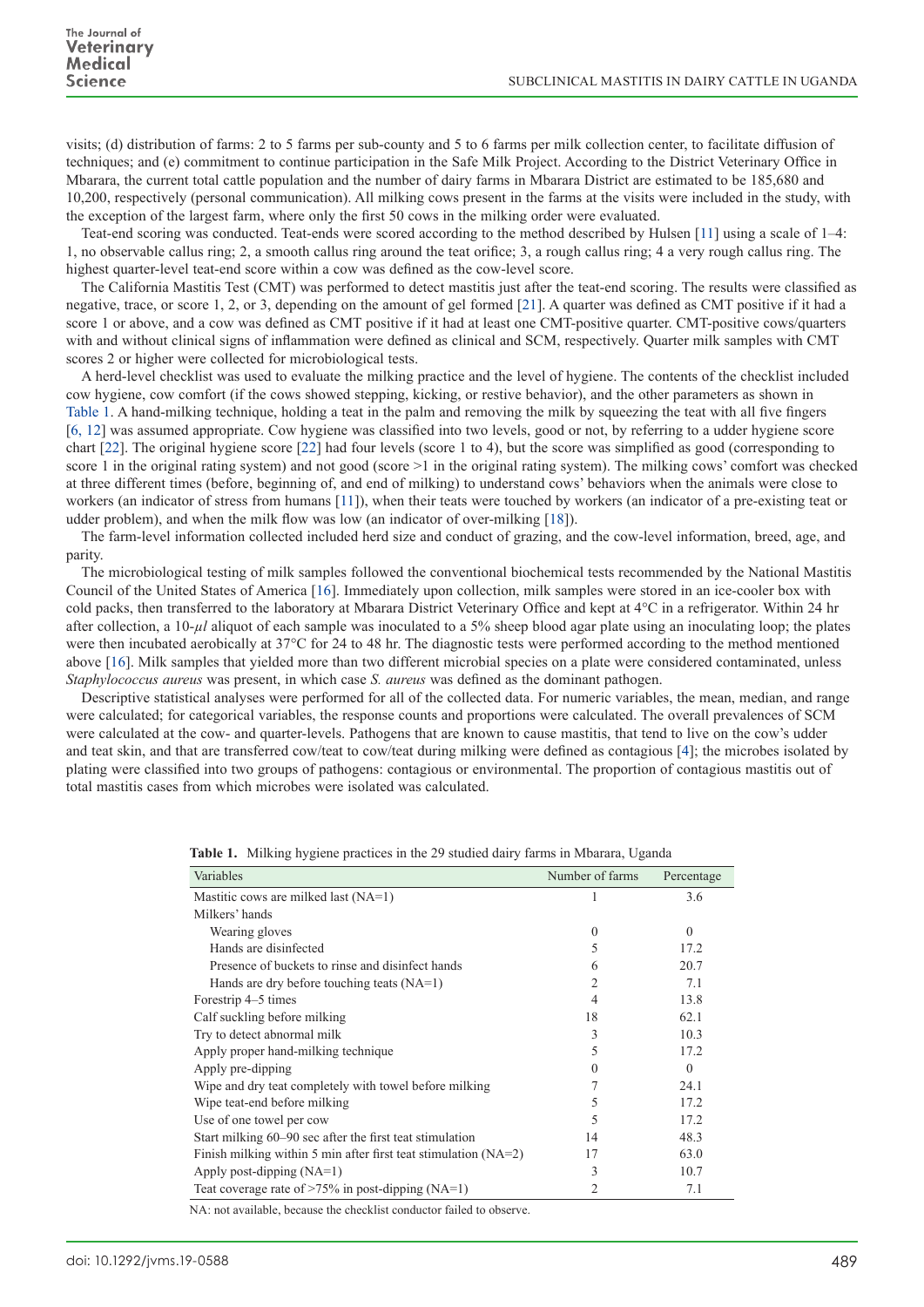In risk factor analysis, first, univariable analyses between SCM, and each farm and cow attribute, milking practice, and teat-end score were performed at the cow-level using generalized linear mixedeffects models (GLMMs) with binomial errors, selecting SCM positivity as a response variable, and herd as a random effect. Cows for which values were missing were excluded from the univariable analyses. Second, in order to understand the relationships between milking practices and mastitis, and to identify confounders and/or intervening variables of the relationships in multivariable analyses, a causal diagram [\[7](#page-5-15)] was generated (Fig. 1) using the DAGitty software [[24\]](#page-5-16). In the diagram, SCM positivity and milking practices with *p*-values less than 0.2 in the univariable analyses, as well as other potential confounders for the relationship between the milking practices and SCM on a priori basis, were included. Third, multivariable GLMMs were built for each milking practice variable whose  $P$ -values were  $\leq 0.2$  in the univariable analyses with potential confounders defined by the causal web as explanatory variables to estimate the total effect of each milking practice [[7\]](#page-5-15). An integrated



**Fig. 1.** Causal diagram showing relationships between SCM and milking practices. The variables of milking practices that yielded *P*<0.2 in univariable analyses, and the observed variables associated with the milking practices and SCM on an a priori basis, are included in the diagram.

prediction GLMM for SCM also was built with all the milking practice variables in the diagram and potential confounders and their interaction terms. The variables with multi-collinearity and less biological plausibility were excluded from the model, and backward stepwise model simplification was performed. In the multivariable analyses, two-level multiple imputation [[25](#page-5-17)] was employed for the missing data using the MICE package in the R statistical software. In order to evaluate the effect of clustering at the herd level, intraclass correlation coefficients (ICCs) were calculated [[8](#page-5-18)].

In addition to the risk factor analyses, the relationships between infection with contagious pathogens and milking practices/ the level of cow hygiene were analyzed using the data from quarters that yielded microbes. Univariable analyses were performed based on whether the isolated microbes were contagious or not as the response variable in GLMMs; the non-contagious isolates corresponded to environmental microbes. Quarters from which two microbes were isolated were classified as belonging to the contagious category if at least one contagious pathogen was detected. Milking practices that may facilitate infection with contagious pathogens, and the level of cow hygiene that could be a cause of environmental mastitis, were selected as explanatory variables. All of these statistical analyses were performed using the R statistical software, version 3.6.0 [\[20\]](#page-5-19).

Table 1 shows the milking hygiene practices observed in the studied farms. On the majority of the studied farms, cows were clean (89.7%, 26/29), and were calm before (89.7%, 26/29), at the beginning of (89.7%, 26/29), and at the end of (82.8%, 24/29) milking.

The 30 herds evaluated in the present study comprised a total of 608 cows, of which three (0.5%, 95%CI: 0.1–1.4) cows had clinical mastitis, and 417 (68.6%, 95%CI: 64.9–72.2) had SCM in at least one quarter. A total of 2,411 quarters were checked for mastitis; the prevalence of clinical mastitis was 0.2% (6/2,411, 95%CI: 0.0–0.4) and that of SCM was 39.2% (946/2,411, 95%CI: 37.3–41.2). In the teat-end scoring, the majority (1,679/2,062, 81.4%) was normal (score 1), 342 (16.6%) were smooth (score 2), and 41 (2.0%) were rough (score 3). Very rough teat-ends (score 4) were not observed. Microbiological test results are shown in Table 2. Contagious bacteria consisted of *Corynebacterium bovis*, *S. aureus*, and *Streptococcus agalactiae*; the remaining isolates

|  |                                                                               |  | <b>Table 2.</b> Microbiological test results from 576 quarter milk samples of which California |
|--|-------------------------------------------------------------------------------|--|------------------------------------------------------------------------------------------------|
|  | Mastitis Test scores were 2 or more in studied dairy farms in Mbarara, Uganda |  |                                                                                                |

| Pathogen isolated                   | Number of samples | Percentage |
|-------------------------------------|-------------------|------------|
| Corynebacterium bovis               | 88                | 15.3       |
| Staphylococcus aureus               | 65                | 11.3       |
| Coagulase-negative staphylococci    | 56                | 9.7        |
| Other streptococci (unidentified)   | 29                | 5.0        |
| Trueperella pyogenes                | 24                | 4.2        |
| Streptococcus agalactiae            | 5                 | 0.9        |
| Coliforms                           | 4                 | 0.7        |
| <i>Prototheca</i> species           |                   | 0.2        |
| Yeast                               |                   | 0.2        |
| Others (unidentified)               | 10                | 1.7        |
| No growth                           | 278               | 48.3       |
| Two different species <sup>a)</sup> | 6                 | 1.0        |
| Contaminated <sup>b)</sup>          | 9                 | 1.6        |

a) Pairs of the listed microbes. b) Milk samples with more than two different species isolated on a plate were considered contaminated, unless one of the species was *S. aureus*, in which case *S. aureus* was defined as the dominant pathogen.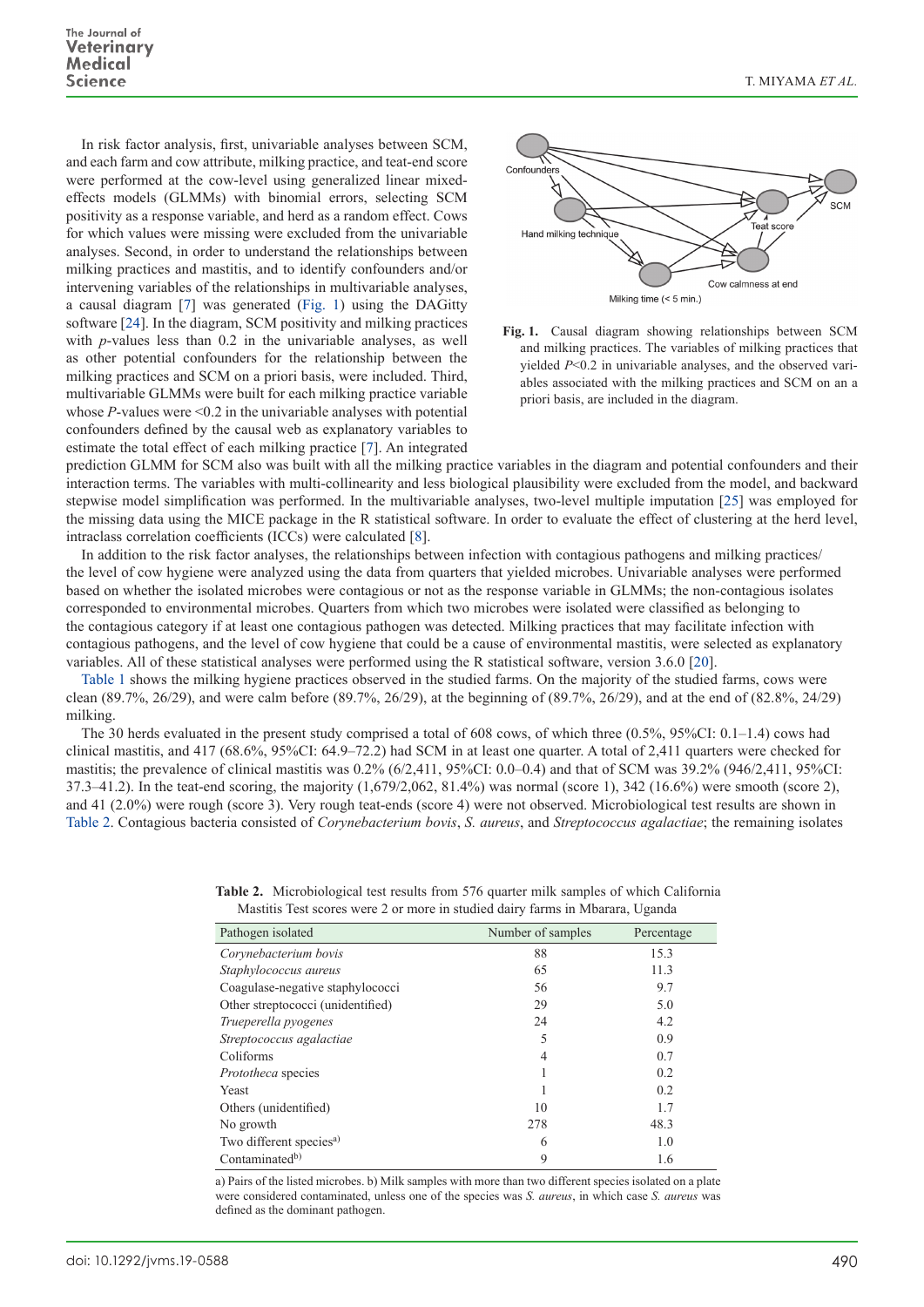were classified as environmental microbes. The proportion of contagious mastitis quarters among those from which microbes were isolated was 55.7% (161/289, 95%CI: 49.8–61.5).

Mean herd size for the 30 participating farms was 35.5 cattle (median: 28.5; range: 4–250). Twenty-eight (93.3%) of 30 farms employed grazing systems. The mean parity was 2.7 (median: 2, range: 1–11, *n*=293) and the mean daily milk yield (*l*/day) was 9.5 (median: 8, range: 1–32, *n*=503). The majority of cows (184/214, 86%) consisted of exotic breeds such as Holstein Friesian, while 14% (30/214) were cross breeds between indigenous Ankole and exotic breeds.

Causal relationships were hypothesized for SCM and milking practices, and for calmness at the end of milking and teat score, as shown in Fig. 1. Breed [\[1](#page-5-2)] and parity [[1, 3](#page-5-2)] have been reported to show an association with SCM on an a priori basis, while milk yield also has an association with SCM in a biological context. Therefore these variables (breed, parity, and milk yield) were regarded as confounders. The hand-milking technique also was considered as a confounder on an a priori basis because this technique might be associated with the other milking practices and teat-end score. The variable of the cow's calmness at the beginning of milking (an indicator of a pre-existing teat or udder problem) was excluded from the causal diagram; although the *P*-value was <0.2 in the univariable analysis, this factor was presumed to be an effect (rather than a cause) of mastitis. To estimate the total effect of milking practices on SCM, three multivariable GLMMs: were constructed at the cow-level while incorporating the confounders. Specifically, these GLMMs assessed the effects of a) cow calmness at the end of milking, b) milking time, and c) teat-end score (Table 3). These analyses revealed that in model a), calmness of cows at the end of milking was a preventive factor for CMT positivity (OR: 0.20, 95%CI: 0.05–0.79, *P*=0.021), while in model c), higher teat-end score was a risk factor for CMT positivity (OR: 1.75, 95%CI: 1.14–2.68, *P*=0.011). In model b), milking time did not exhibit a significant effect on SCM (*P*=0.203). The final integrated prediction model included two significant predictors: loss of cow calmness at the end of milking (OR: 0.17, 95%CI: 0.05–0.64, *P*=0.009) and adverse teat-end score (OR: 1.75, 95%CI: 1.14–2.68, *P*=0.011). No collinearity with a correlation coefficient >0.9 was found among variables in the models. No interaction terms between explanatory variables remained in the final prediction model.

Table 4 shows the relationships between milking practices and the level of cow hygiene, and the proportions of contagious mastitis quarters as a function of quarters from which microbes were isolated. Good cow hygiene was positively associated with infection by contagious bacteria (OR: 3.71, 95%CI: 1.64–8.39, P=0.002), indicating that good cow hygiene was negatively associated with infection by environmental pathogens.

High prevalences of SCM were seen in the study population at both the cow- (68.6%) and quarter-levels (39.2%). These prevalences were comparable to those observed in other studies in different regions of Uganda, which yielded cow-level prevalence of 60.7–90% [\[1, 3, 5, 13, 23\]](#page-5-2). The prevalence of clinical mastitis was low in this study; however, the burden should be measured as an incidence rate in future studies, given that most cases occur at the early lactation stage [\[15\]](#page-5-20).

The multivariable risk factor analyses for SCM detected a preventive factor, cow calmness at the end of milking, and a risk factor, adverse teat score. Teat-end scoring originally was developed in response to the increased occurrence of damaged teats observed due to the mechanical forces of vacuum and collapsing liners following the introduction of machine milking systems [[17](#page-5-21)]. However, our study identified damaged teats as a risk factor for SCM even among the hand-milking dairy farms. In the study areas, cross-breed cows have smaller teats than exotic breeds such as Friesian, and traditional milkers pull teats strongly using two fingers (middle finger and forefinger) or the combination of forefinger and thumb, especially at the end of milking when milk flow decreases (consensus observations by the authors and participating farmers). Such ways of milking might damage teats and upset the cows during milking time, either or both of which could predispose the cows to mastitis; this inference also would explain the preventive factor, cow calmness at the end of milking. On the other hand, one study reported that a stripping technique of removing milk from the teat by moving the thumb and forefinger distally along the teat is a preventive factor for SCM [[12\]](#page-5-7). In the present study, the hand-milking technique itself did not have an association with SCM and the milking practice checklist was applied and recorded only for the first milker at each farm. To assess milking techniques, more detailed assessments of milking techniques may be required.

Based on the microbiological cultures, the most prevalent pathogen in the study population was *C. bovis*, followed by *S. aureus* and coagulase-negative staphylococci (CNS). Previous studies also found that staphylococci [[1, 3, 5, 13, 23\]](#page-5-2) and *Corynebacterium* spp. [\[13, 23](#page-5-4)] were the major isolates. In the present study, contagious microbes were isolated at a higher proportion than were environmental microbes. Key control options to counteract contagious bacterial transmission are post-milking teat dipping, dry cow therapy, milking hygiene, and culling [[4, 10, 14, 16, 19\]](#page-5-1). Poor cow hygiene was positively associated with environmental mastitis. In the studied farms, hygiene practices were not performed consistently during milking, which might facilitate the transmission of contagious bacteria. Previous studies reported that the level of knowledge of SCM was low in Uganda [\[5, 13\]](#page-5-5). Such low awareness of SCM may be a cause of the poor compliance with recommended hygiene practices. Bacterial culture in this study was performed only for milk samples with CMT 2 and higher, which might underestimate the prevalence of pathogens that cause mild mastitis.

Intra-herd correlations with values <0.2 are common for infectious diseases of animals [[8](#page-5-18)]. The models constructed in the present study had high ICCs (>0.2), indicating that the farms exhibited a moderate clustering effect. Herd-level management might affect the prevalence of SCM, and should be the target of interventions. To deal with the clustering effect, GLMMs were used in the present study, and this statistical approach appeared adequate. However, there may have been a selection bias, given that the studied farms were participants in the Safe Milk Project and so may already have had good relationships with the District Veterinary Office. Such farms may have greater knowledge of diseases than the general population in Mbarara District, in which case our results might underestimate the actual prevalence of mastitis.

In conclusion, the prevalence of SCM, particularly due to contagious pathogens, was high in Mbarara District. Formation of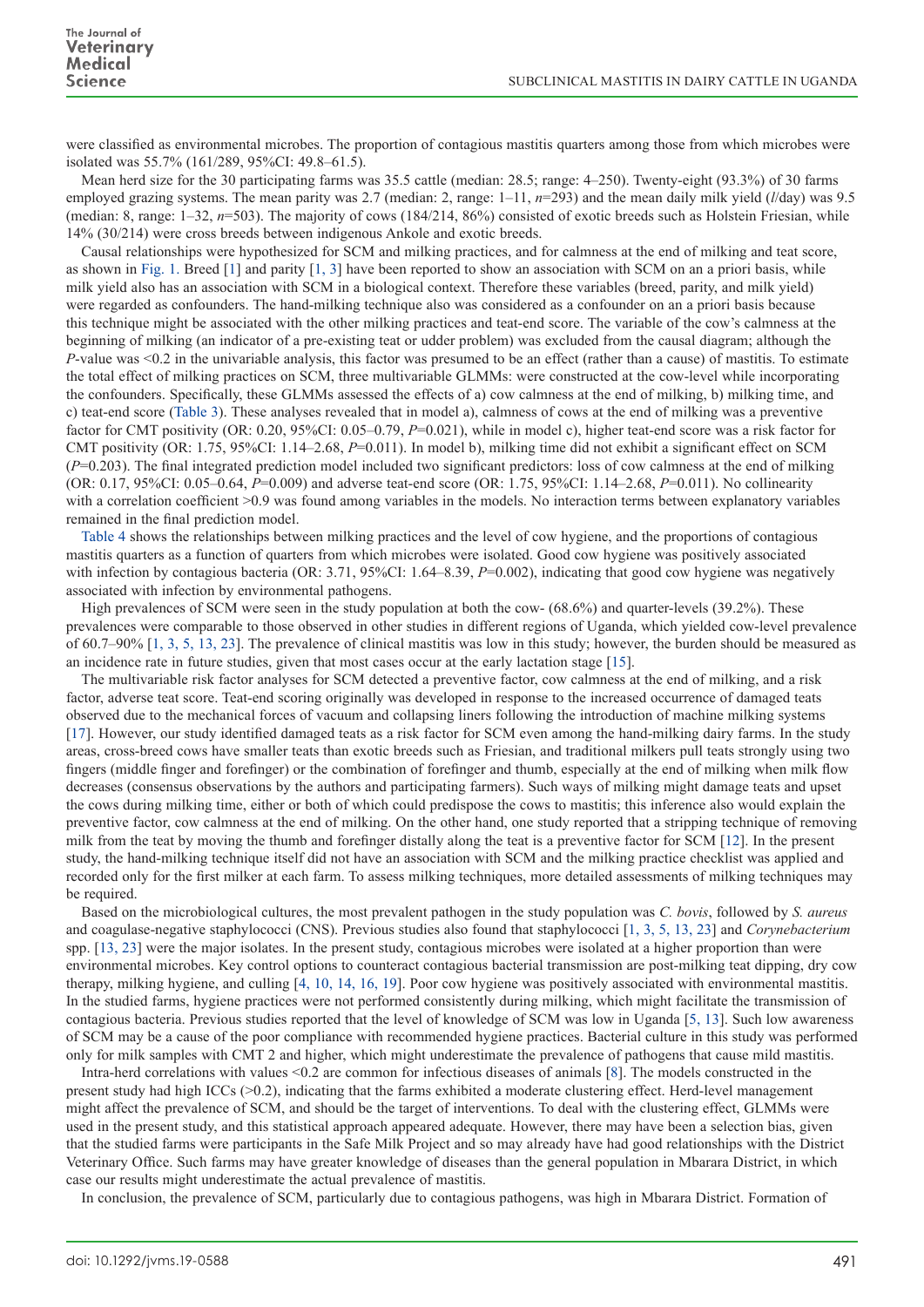| Variables                                   | Odds ratio | 95%CI              | $P$ -value       |
|---------------------------------------------|------------|--------------------|------------------|
| a) Effect of calmness at end of the milking |            |                    |                  |
| Fixed effect variables                      |            |                    |                  |
| Cows calm at end of the milking             | 0.20       | $0.05 - 0.79$      | 0.021            |
| Milking time (<5 min)                       | 0.53       | $0.14 - 1.96$      | 0.331            |
| Hand-milking technique                      | 0.61       | $0.15 - 2.49$      | 0.489            |
| Parity                                      | 1.10       | $0.93 - 1.30$      | 0.233            |
| Milk yield                                  | 0.97       | $0.92 - 1.03$      | 0.346            |
| <b>Breed</b>                                | 1.20       | $0.40 - 3.55$      | 0.730            |
| Random effect variables                     | Variance   | Standard deviation | ICC <sup>a</sup> |
| Herd                                        | 1.00       | 1.00               | 0.23             |
| b) Effect of milking time                   |            |                    |                  |
| Fixed effect variables                      |            |                    |                  |
| Milking time $(<5$ min)                     | 0.41       | $0.10 - 1.63$      | 0.203            |
| Hand-milking technique                      | 0.55       | $0.12 - 2.51$      | 0.433            |
| Parity                                      | 1.10       | $0.93 - 1.30$      | 0.253            |
| Milk yield                                  | 0.98       | $0.92 - 1.04$      | 0.462            |
| <b>Breed</b>                                | 1.16       | $0.28 - 4.80$      | 0.820            |
| Random effect variables                     | Variance   | Standard deviation | ICC <sup>a</sup> |
| Herd                                        | 1.33       | 1.15               | 0.29             |
| c) Effect of teat-end score                 |            |                    |                  |
| Fixed effect variables                      |            |                    |                  |
| Teat-end score                              | 1.75       | $1.14 - 2.68$      | 0.011            |
| Cows calm at end of the milking             | 0.19       | $0.05 - 0.72$      | 0.015            |
| Milking time $(<5$ min)                     | 0.53       | $0.15 - 1.89$      | 0.317            |
| Hand-milking technique                      | 0.54       | $0.13 - 2.15$      | 0.374            |
| Parity                                      | 1.10       | $0.93 - 1.29$      | 0.247            |
| Milk yield                                  | 0.97       | $0.91 - 1.03$      | 0.297            |
| <b>Breed</b>                                | 1.18       | $0.36 - 3.86$      | 0.766            |
| Random effect variables                     | Variance   | Standard deviation | ICC <sup>a</sup> |
| Herd                                        | 0.96       | 0.98               | 0.23             |
| d) Integrated effects                       |            |                    |                  |
| Fixed effect variables                      |            |                    |                  |
| Cows calm at end of the milking             | 0.17       | $0.05 - 0.64$      | 0.009            |
| Teat-end score                              | 1.75       | $1.14 - 2.68$      | 0.011            |
| Hand-milking technique                      | 0.69       | $0.20 - 2.39$      | 0.555            |
| Parity                                      | 1.10       | $0.93 - 1.29$      | 0.248            |
| Milk yield                                  | 0.98       | $0.92 - 1.03$      | 0.421            |
| <b>Breed</b>                                | 1.25       | $0.38 - 4.09$      | 0.697            |
| Random effect variables                     | Variance   | Standard deviation | ICC <sup>a</sup> |
| Herd                                        | 1.00       | 1.00               | 0.23             |

**Table 3.** Multivariable risk factor analysis results for calmness, milking-practice, teat-end score, and integrated effects on California Mastitis Test positivity

a) Intraclass correlation coefficient.

| Table 4. Relationship between contagious mastitis and milking practices/level of cow hygiene at quarter level, among quarters from |  |
|------------------------------------------------------------------------------------------------------------------------------------|--|
| which bacteria were isolated                                                                                                       |  |

| Variables                                        | Percentage of<br>contagious mastitis | Contagious/bacteria<br>isolated quarters | Odds ratio | $95\%CI$      | $P$ -value |
|--------------------------------------------------|--------------------------------------|------------------------------------------|------------|---------------|------------|
| Disinfecting hands before milking                | 67.6                                 | 23/34                                    | 2.01       | $0.69 - 5.86$ | 0.201      |
| Not conducted                                    | 54.1                                 | 138/255                                  | Reference  |               |            |
| Presence of buckets to rinse and disinfect hands | 68.6                                 | 35/51                                    | 2.20       | $0.90 - 5.35$ | 0.084      |
| Not present                                      | 52.9                                 | 126/238                                  | Reference  |               |            |
| Drying hands after washing and before milking    | 46.2                                 | 6/13                                     | 0.53       | $0.11 - 2.66$ | 0.441      |
| Not conducted                                    | 57.6                                 | 151/262                                  | Reference  |               |            |
| One towel per cow use for teat wiping            | 44.7                                 | 34/76                                    | 0.51       | $0.23 - 1.12$ | 0.093      |
| Not used                                         | 59.6                                 | 127/213                                  | Reference  |               |            |
| Cow hygiene appeared good                        | 60.7                                 | 142/234                                  | 3.71       | $1.64 - 8.39$ | 0.002      |
| Not good                                         | 34.5                                 | 19/55                                    | Reference  |               |            |

The numbers of observations were 23/176/289 at herd/cow/quarter levels (respectively), other than drying hands before milking (22/167/275).